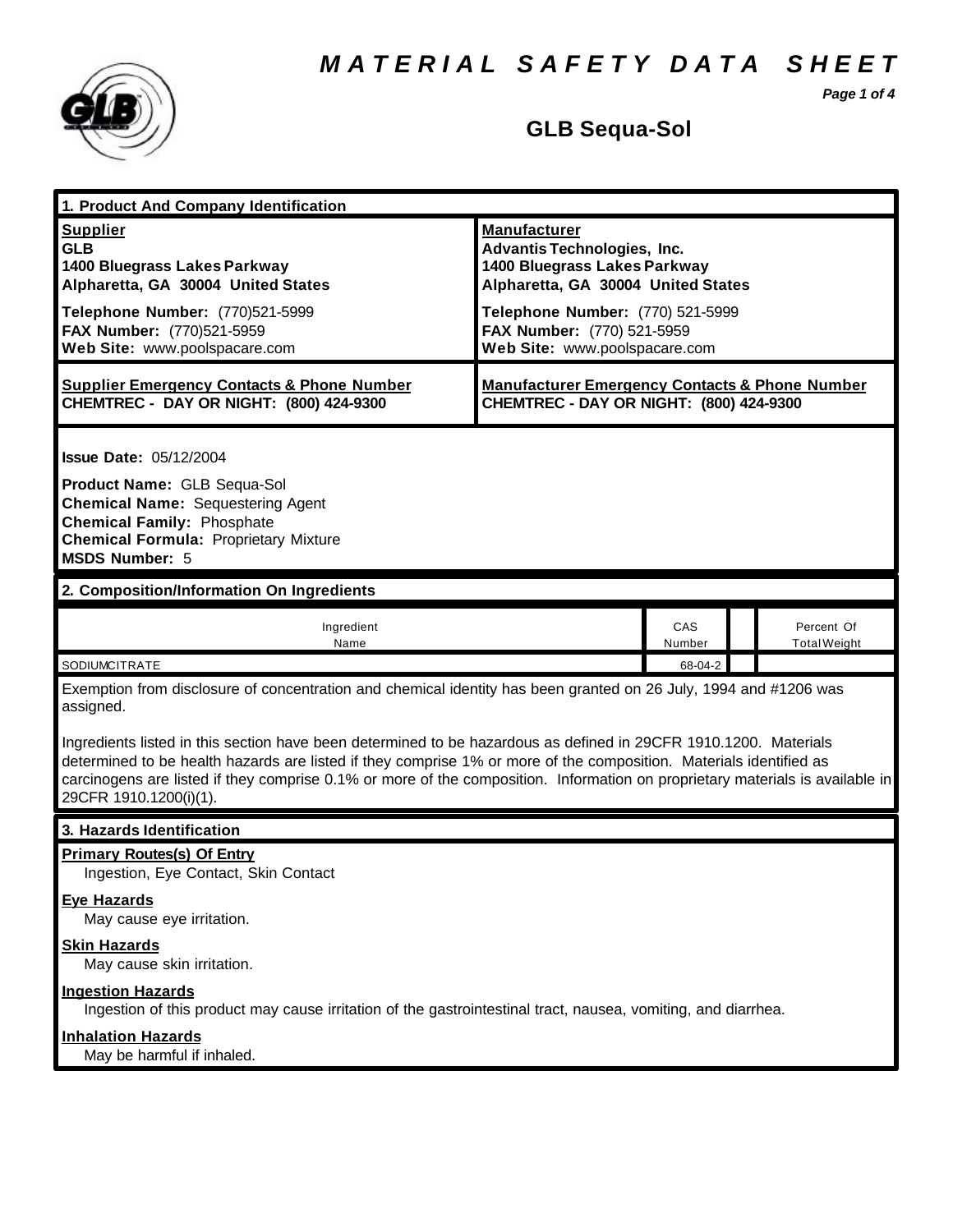| <b>First Aid (Pictograms)</b>                                                                                                |
|------------------------------------------------------------------------------------------------------------------------------|
|                                                                                                                              |
| 4. First Aid Measures                                                                                                        |
| Eye<br>Remove the victim from the source of contamination or exposure to nearest eyewash or other source of clean water.     |
| <b>Skin</b><br>Rinse the affected area with tepid water for at least 15 minutes.                                             |
| <b>Ingestion</b><br>Get medical attention immediately.                                                                       |
| <b>Inhalation</b><br>If inhaled, remove to fresh air. Consult a physician.                                                   |
| <b>Fire Fighting (Pictograms)</b>                                                                                            |
|                                                                                                                              |
| 5. Fire Fighting Measures                                                                                                    |
| Flash Point: n/a °F                                                                                                          |
| <b>Fire And Explosion Hazards</b><br>May produce Toxic fumes of Na2O, POx                                                    |
| <b>Extinguishing Media</b><br>Use the appropriate extinguishing media for the surrounding fire.                              |
| 6. Accidental Release Measures                                                                                               |
| Flush spill area with water.                                                                                                 |
| 7. Handling And Storage                                                                                                      |
| <b>Handling And Storage Precautions</b><br>Keep out of reach of children.                                                    |
| <b>Handling Precautions</b><br>Avoid contact with eyes. Do not get on skin.                                                  |
| <b>Storage Precautions</b><br>Store in a cool dry place.                                                                     |
| <b>Work/Hygienic Practices</b><br>Use safe chemical handling procedures suitable for the hazards presended by this material. |
| <b>Protective Clothing (Pictograms)</b>                                                                                      |
| ΠN                                                                                                                           |
|                                                                                                                              |
| 8. Exposure Controls/Personal Protection                                                                                     |

**Engineering Controls** Local exhaust acceptable. Special exhaust not required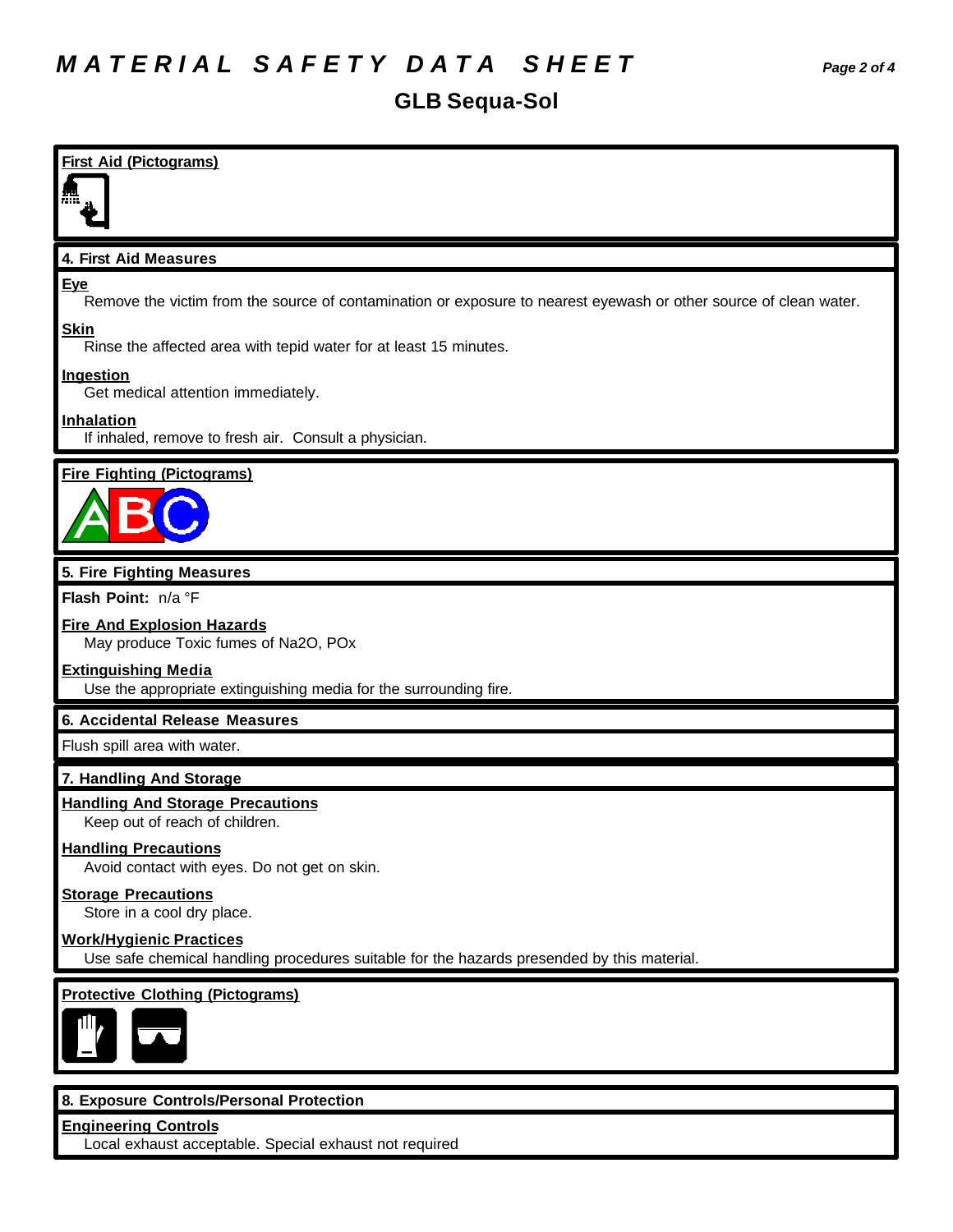## **GLB Sequa-Sol**

| 8. Exposure Controls/Personal Protection - Continued                                                                                                                                                                                                                                |
|-------------------------------------------------------------------------------------------------------------------------------------------------------------------------------------------------------------------------------------------------------------------------------------|
| <b>Eye/Face Protection</b><br>Safety glasses with side shields or goggles recommended.                                                                                                                                                                                              |
| <b>Skin Protection</b><br>Lab coat or other work clothing. Launder before reuse. Chemical-resistant gloves.                                                                                                                                                                         |
| <b>Respiratory Protection</b><br>None normally required.                                                                                                                                                                                                                            |
| 9. Physical And Chemical Properties                                                                                                                                                                                                                                                 |
| <b>Appearance</b><br>Clear liquid                                                                                                                                                                                                                                                   |
| Odor<br>None                                                                                                                                                                                                                                                                        |
| <b>Chemical Type: Mixture</b><br><b>Physical State: Liquid</b><br>Melting Point: n/a °F<br>Boiling Point: >1500 °C<br>Specific Gravity: 1 g/ml<br>Percent Volitales: Not established<br>Vapor Pressure: Not established<br>Solubility: soluble<br>Evaporation Rate: Not established |
| 10. Stability And Reactivity                                                                                                                                                                                                                                                        |
| <b>Stability: Stable</b><br>Hazardous Polymerization: Will not occur                                                                                                                                                                                                                |
| <b>Incompatible Materials</b><br>None known                                                                                                                                                                                                                                         |
| <b>Hazardous Decomposition Products</b><br>Toxic fumes of Na2O, POx                                                                                                                                                                                                                 |
| 11. Toxicological Information                                                                                                                                                                                                                                                       |
| <b>Acute Oral Effects</b><br>LD50 mg/kg (rat)<br>Sodium Citrate<br>1546 mg/kg                                                                                                                                                                                                       |
| 12. Ecological Information                                                                                                                                                                                                                                                          |
| No Data Available                                                                                                                                                                                                                                                                   |
| 13. Disposal Considerations                                                                                                                                                                                                                                                         |
| May be generally flushed into sanitary sewer.Refer to applicable federal, state, and local regulations prior to disposition of<br>container and residual contents.                                                                                                                  |
| 14. Transport Information                                                                                                                                                                                                                                                           |
| <b>Proper Shipping Name</b><br>NOT REGULATED                                                                                                                                                                                                                                        |